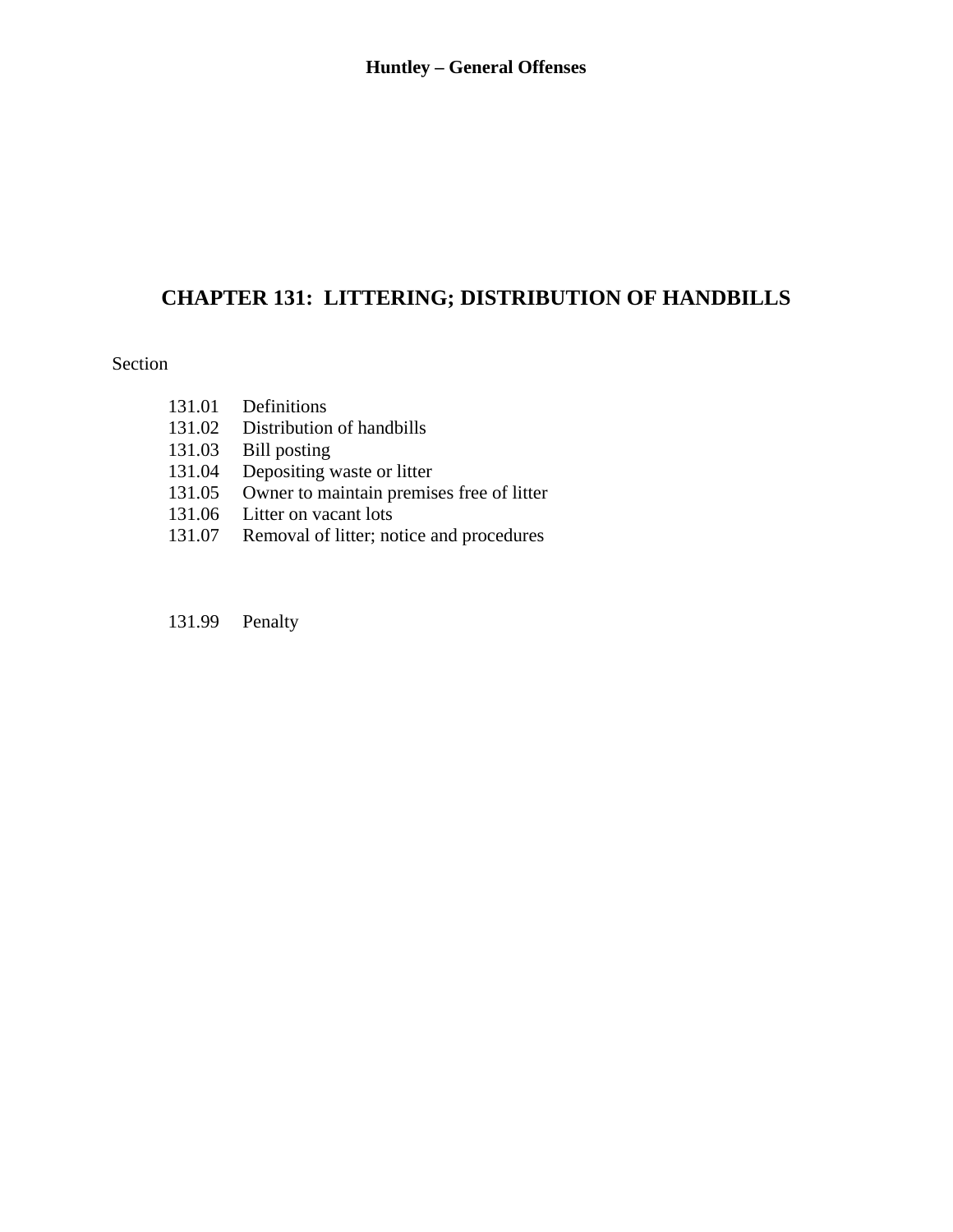# **§ 131.01 DEFINITIONS.**

 For the purpose of this chapter, the following definitions shall apply unless the context clearly indicates or requires a different meaning.

*HANDBILL.* Any printed or written matter, any sample or device, dodger, circular, leaflet, pamphlet, paper, booklet, or any other printed or otherwise reproduced original, or copies of any matter or literature.

LITTER. "Garbage," "refuse," and "rubbish" and all other waste materials which, if thrown or deposited as prohibited in this subchapter, tends to create a danger to public health, safety, and welfare.

(Ord. 97-09-11-02, passed 9-11-97)

# **§ 131.02 DISTRIBUTION OF HANDBILLS.**

Distributing handbills on public or private property is considered a nuisance.

 (A) No person shall throw or deposit any commercial or noncommercial handbill in or upon any sidewalk, street, public place in the Village, provided it is not unlawful for any person to hand out or distribute, without charge, any handbill on a street, sidewalk, or public place.

(B) No person shall throw or deposit any handbill in or upon any vehicle.

 (C) No person shall throw or deposit any handbill in or upon any private premises which are known to such person to be temporarily or continuously uninhabited or vacant.

(D) (1) No person shall throw, deposit, or distribute any handbill in or upon private premises which are inhabited, except by handing or transmitting any such handbill directly to the owner, occupant, or other person then present in or upon such private premises, or by affixing the handbill to a doorknob or other part of the building, so it will not be blown around.

 (2) The provisions of this section shall not apply to the distribution of mail by the United States postal service, nor to newspapers, except that newspapers shall be placed on private property in such a manner as to prevent their being carried or deposited by the elements upon any street, sidewalk, or other public place or upon private property.

(Ord. 97-09-11-02, passed 9-11-97) Penalty, see § 131.99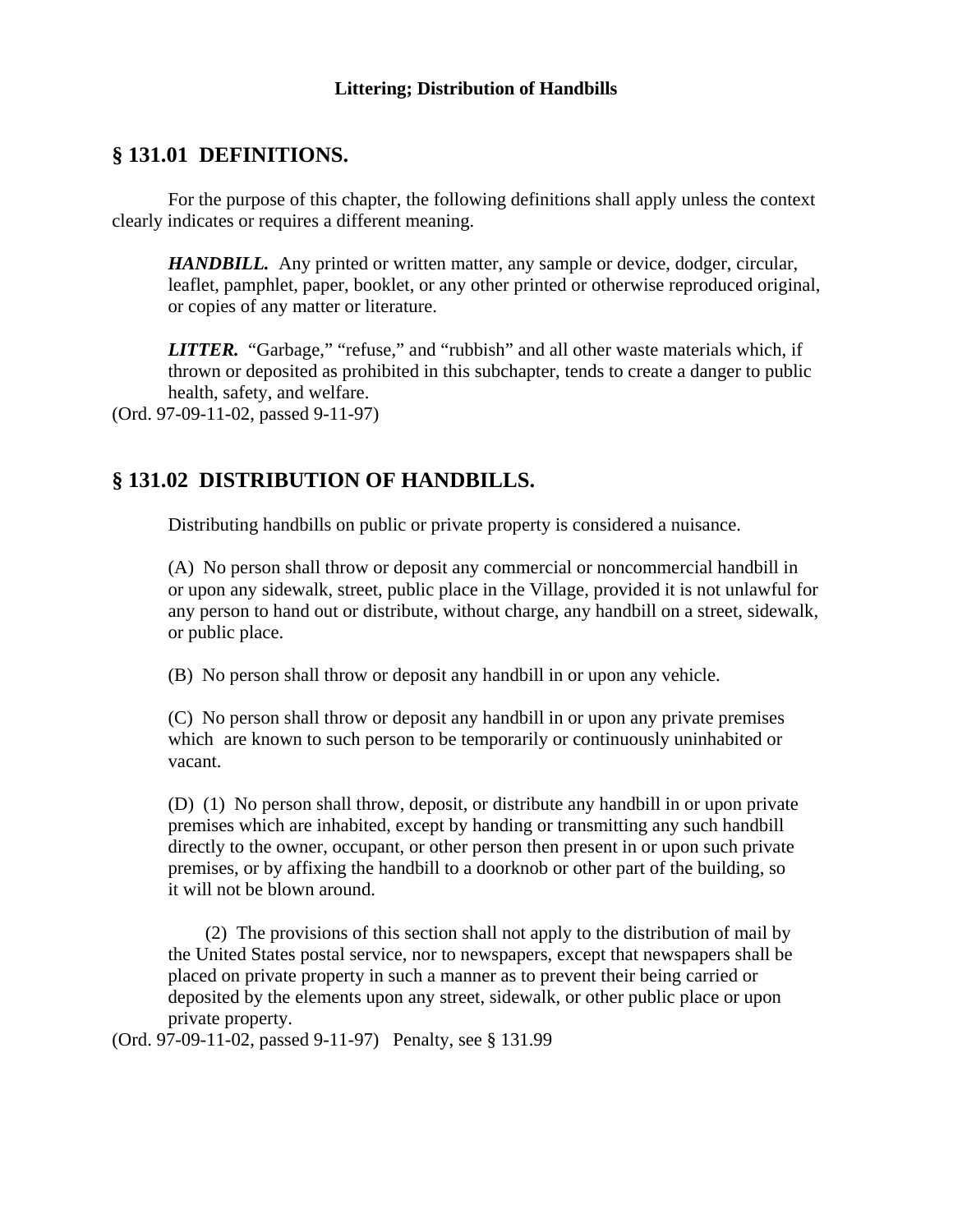#### **Huntley – General Offenses**

## **§ 131.03 BILL POSTING.**

(A) *In streets.*

(1) No person shall attach, place, paint, write, stamp, or paste any sign, advertisement, or other matter upon any lamp post, electric light, or telephone pole, shade tree, or fire hydrant.

 (2) Public officers posting any notice required or permitted by law shall be excepted from the provisions of this section.

 (B) *In private places.* No person shall attach, place, paint, write, stamp, or paste any sign, advertisement, or other matter upon any house, wall, fence, gate, post, or tree without first having obtained the written permission of the owner, or occupants of the premises and having complied with all provisions of this chapter pertaining thereto. (Ord. 97-09-11-02, passed 9-11-97) Penalty, see §131.99

#### **§ 131.04 DEPOSITING WASTE OR LITTER.**

 (A) *Public places.* It is unlawful for any person or persons to place or cause to be left any human waste products, or to put or throw or leave any litter which is unsightly or which may cause any unpleasant smell or sight or constitute a hindrance to public use of the premises, or to stool or urinate or expectorate in a public place, except in a receptacle provided expressly for the purpose of retaining such waste matter or litter.

 (B) *Private property.* No person shall throw or deposit litter on any occupied private property within the Village, whether owned by such person or not, except that the owner or person in control of private property may maintain authorized private receptacles for collection in such a manner that litter will be prevented from being carried or deposited by the elements upon any street, sidewalk, or other public place or upon private property. (Ord. 97-09-11-02, passed 9-11-97) Penalty, see § 131.99

### **§ 131.05 OWNER TO MAINTAIN PREMISES FREE OF LITTER.**

 (A) The owner or person in control of any private property shall at all times maintain the premises free of litter. Provided, however, that this section shall not prohibit the storage of litter in authorized private receptacles for collection. The term "person in control" shall include owner, tenant, lessee, agent, servant, or employee, except that any lien imposed by the Village under the provisions of this chapter shall be against the property owner.